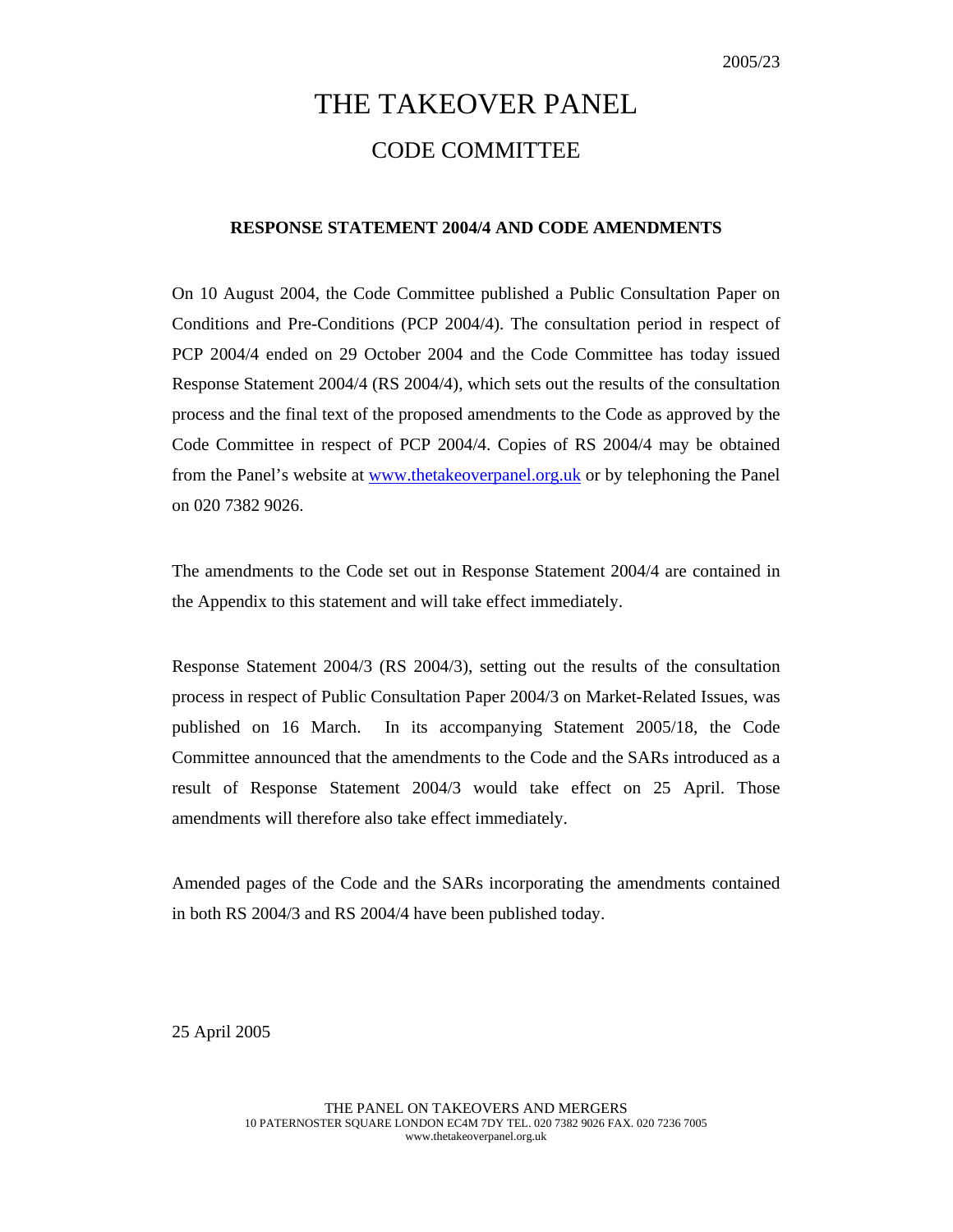# **APPENDIX**

# **Amendments to the Code**

*Further amendments to the Code, made pursuant to RS 2004/3, published on 16 March 2005 will take effect at the same time as those set out below.* 

**Rule 2.4** 

# **2.4 THE ANNOUNCEMENT OF A POSSIBLE OFFER**

**…** 

*NOTES ON RULE 2.4* 

*1. Pre-conditions*

*The Panel must be consulted in advance if a person proposes to include in an announcement any pre-condition to the making of an offer. Any such pre-conditional possible offer announcement must:* 

*(a) clearly state whether or not the pre-conditions must be satisfied before an offer can be made or whether they are waivable; and* 

*(b) include a prominent warning to the effect that the announcement does not amount to a firm intention to make an offer and that, accordingly, there can be no certainty that any offer will be made even if the pre-conditions are satisfied or waived.* 

*…* 

----------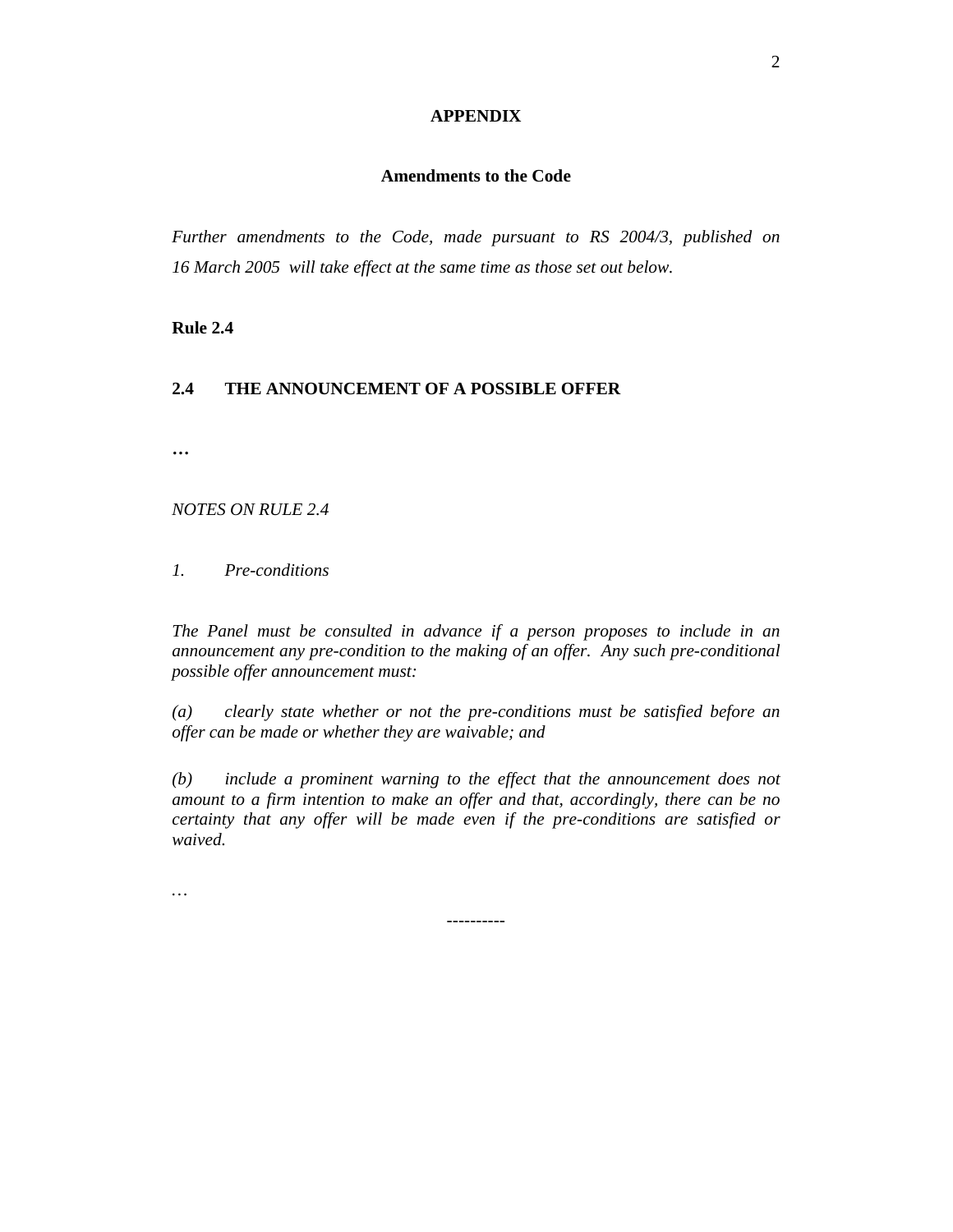# **Rule 2.5**

# **2.5 THE ANNOUNCEMENT OF A FIRM INTENTION TO MAKE AN OFFER**

**…** 

*NOTES ON RULE 2.5* 

*…* 

# *6. Pre-conditions*

*The Panel must be consulted in advance if a person proposes to include in an announcement any pre-condition to which the posting of the offer will be subject. (See also Rule 13.)* 

----------

**Rule 2.7** 

# **2.7 CONSEQUENCES OF A "FIRM ANNOUNCEMENT"**

**When there has been an announcement of a firm intention to make an offer, the offeror must normally proceed with the offer unless, in accordance with the provisions of Rule 13.4, the offeror is permitted to invoke a pre-condition to the posting of the offer or would be permitted to invoke a condition to the offer if the offer were made.**

*NOTE ON RULE 2.7* 

 *When there is no need to post*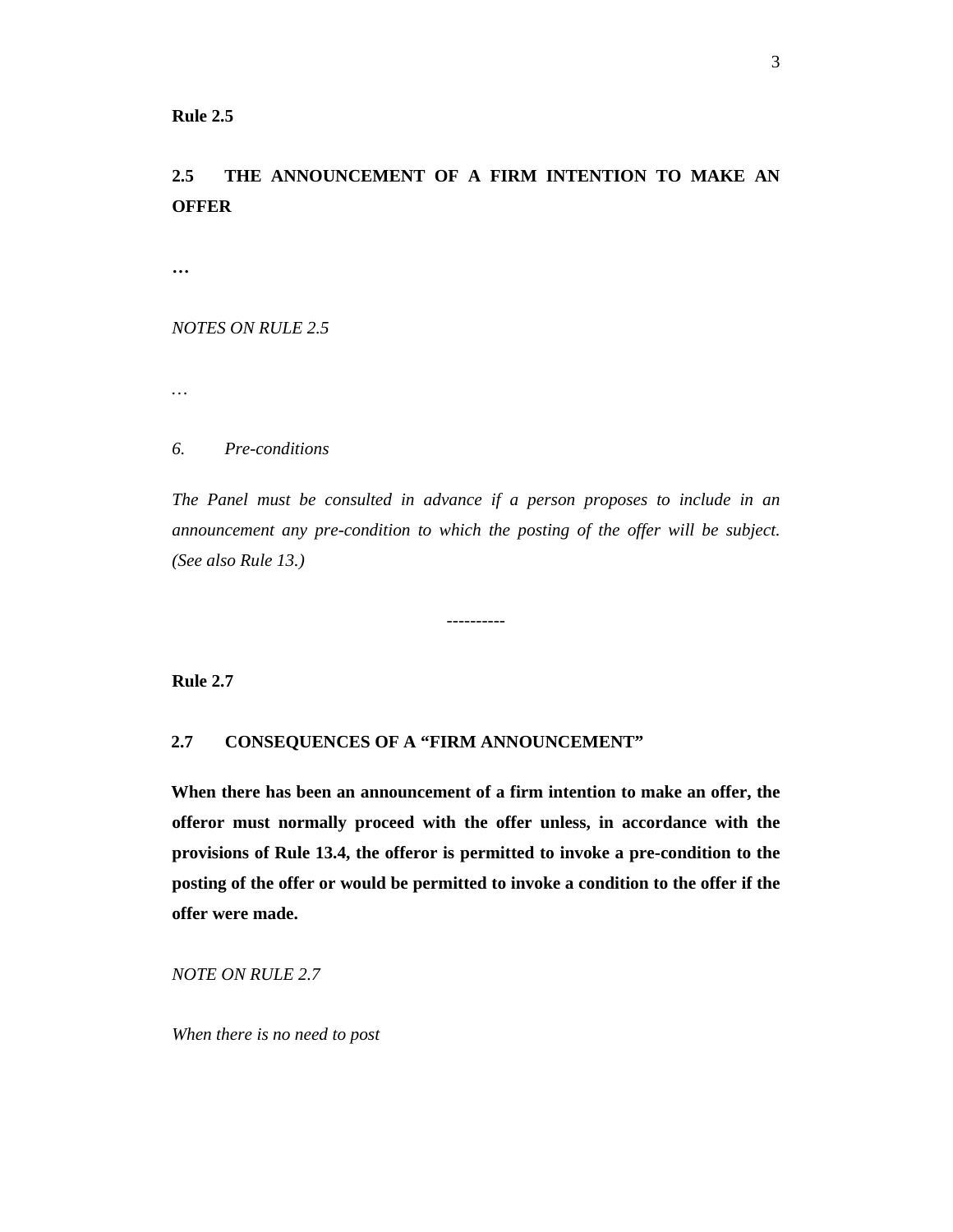*An announced offeror need not proceed with its offer if a competitor has already posted a higher offer or, with the consent of the Panel, in the circumstances set out in Note 5 on Rule 21.1.* 

----------

**Rule 9.3** 

# **9.3 CONDITIONS AND CONSENTS**

**…** 

*NOTES ON RULE 9.3* 

*…* 

#### *3. When dispensations may be granted*

*The Panel will not normally consider a request for a dispensation under this Rule other than in exceptional circumstances, such as:-* 

*…* 

*(b) when any official authorisation or regulatory clearance is required before the offer document is posted. The person who has incurred the obligation under Rule 9 must endeavour to obtain authorisation or clearance with all due diligence. If authorisation or clearance is obtained, the offer document must be posted immediately. If authorisation or clearance is not obtained, the same consequences will follow as if the merger were prohibited following a reference to the Competition Commission or the initiation of proceedings by the European Commission (see Rule 9.4).* 

----------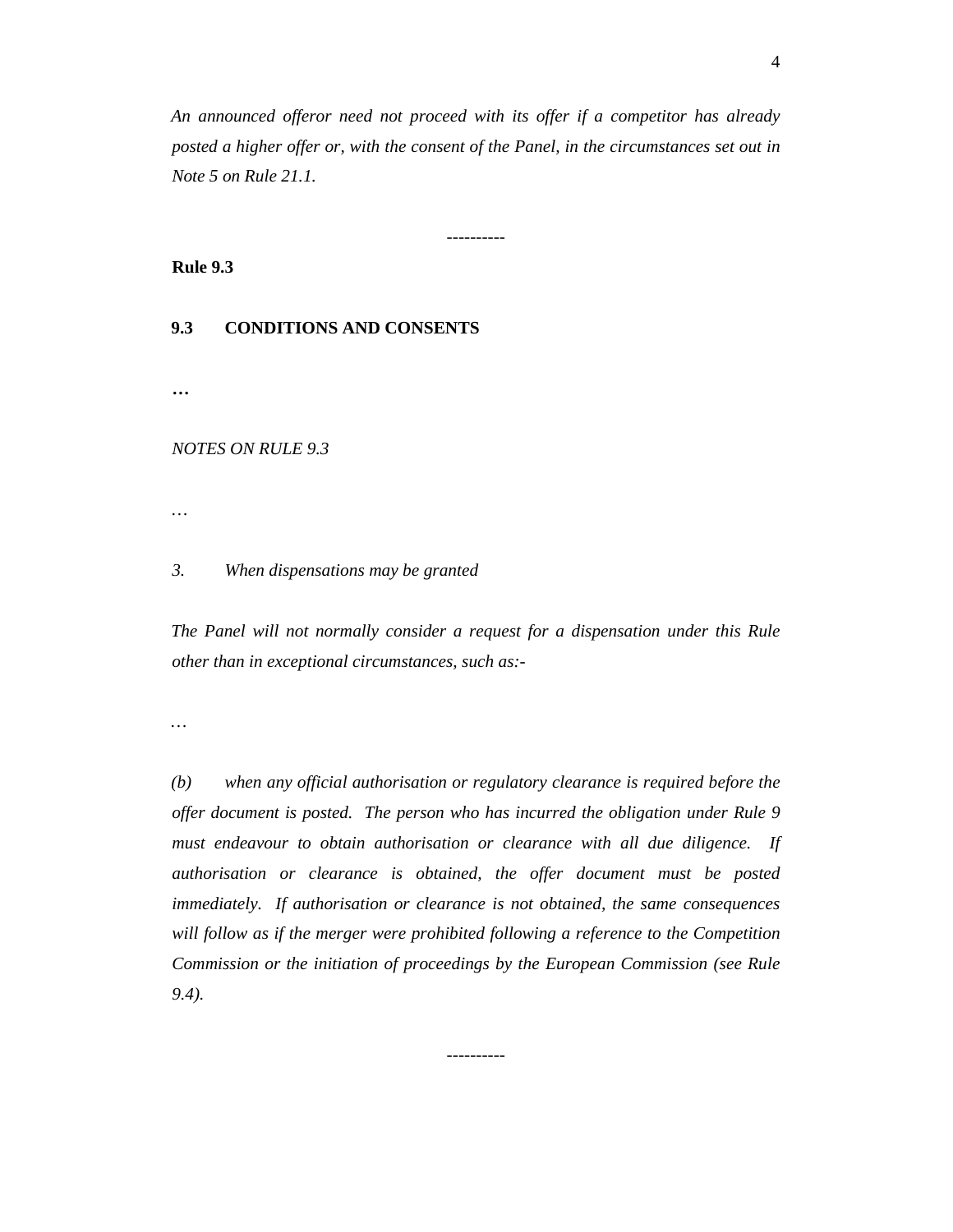**Rule 13** 

# **RULE 13. PRE-CONDITIONS IN FIRM OFFER ANNOUNCEMENTS AND OFFER CONDITIONS**

#### **13.1 SUBJECTIVITY**

**An offer must not normally be subject to conditions or pre-conditions which depend solely on subjective judgements by the directors of the offeror or of the offeree company (as the case may be) or the fulfilment of which is in their hands. The Panel may be prepared to accept an element of subjectivity in certain circumstances where it is not practicable to specify all the factors on which satisfaction of a particular condition or pre-condition may depend, especially in cases involving official authorisations or regulatory clearances, the granting of which may be subject to additional material obligations for the offeror or the offeree company (as the case may be).** 

# **13.2 THE COMPETITION COMMISSION AND THE EUROPEAN COMMISSION**

**A condition or pre-condition included pursuant to Rule 12.1(c) is not subject to the provisions of Rules 13.1 or 13.4(a).** 

# **13.3 ACCEPTABILITY OF PRE-CONDITIONS**

**The Panel must be consulted in advance if a person proposes to include in an announcement any pre-condition to which the posting of the offer will be subject.** 

**Except with the consent of the Panel, an offer must not be announced subject to a pre-condition unless the pre-condition:** —

**(a) is included pursuant to Rule 12.1(c); or**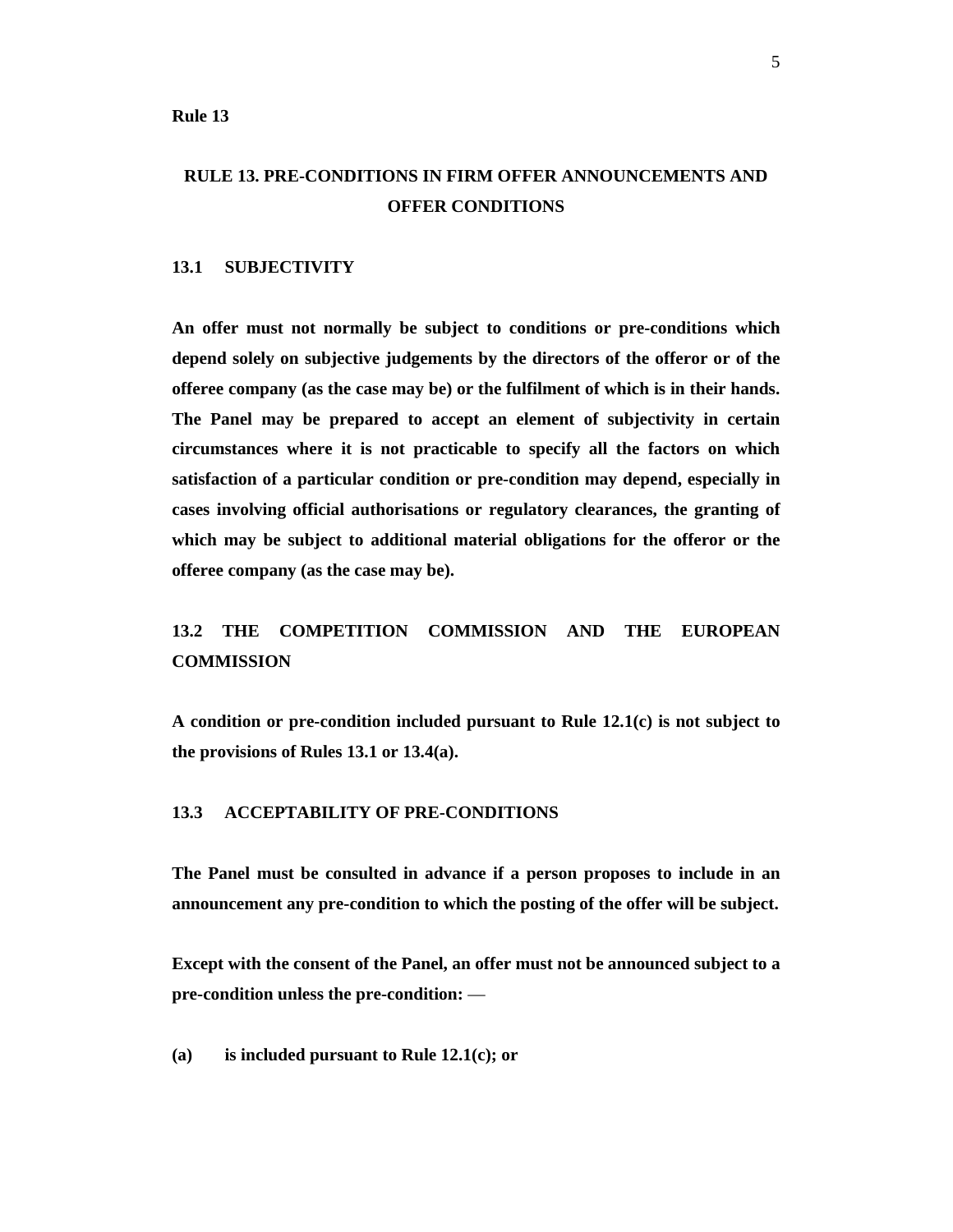- **(b) involves a material official authorisation or regulatory clearance relating to the offer and:** 
	- **(i) the offer is publicly recommended by the board of the offeree company; or**
	- **(ii) the Panel is satisfied that it is likely to prove impossible to obtain the authorisation or clearance within the Code timetable.**

**(See Note 6 on Rule 2.5.)** 

*NOTE ON RULE 13.3* 

#### *Financing pre-conditions*

*An offer must not normally be made subject to a condition or pre-condition relating to financing. In exceptional cases, the Panel may be prepared to accept a pre-condition relating to financing either in addition to another pre-condition permitted by this Rule or otherwise: for example where, due to the likely period required to obtain any necessary material official authorisation or regulatory clearance, it is not reasonable for the offeror to maintain committed financing throughout the offer period, in which case:* 

*(a) the financing pre-condition must be satisfied (or waived), or the offer must be withdrawn, within 21 days after the satisfaction (or waiver) of any other precondition or pre-conditions permitted by this Rule; and* 

*(b) the offeror and its financial adviser must confirm in writing to the Panel before announcement of the offer that they are not aware of any reason why the offeror would be unable to satisfy the financing pre-condition within that 21 day period.*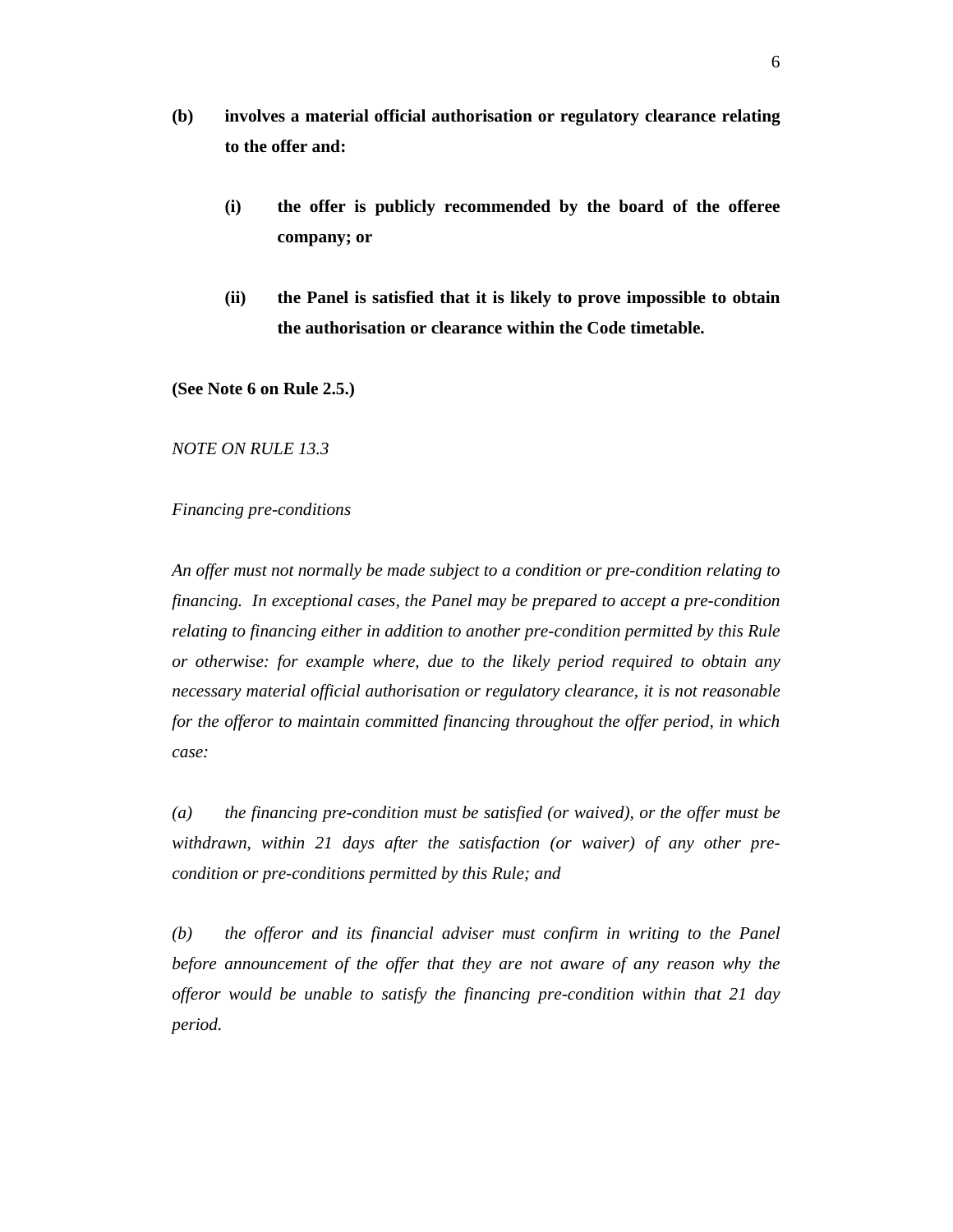#### **13.4 INVOKING CONDITIONS AND PRE-CONDITIONS**

**(a) An offeror should not invoke any condition or pre-condition so as to cause the offer not to proceed, to lapse or to be withdrawn unless the circumstances which give rise to the right to invoke the condition or pre-condition are of material significance to the offeror in the context of the offer. The acceptance condition is not subject to this provision.** 

**(b) Following the announcement of a firm intention to make an offer, an offeror should use all reasonable efforts to ensure the satisfaction of any conditions or pre-conditions to which the offer is subject.** 

# **13.5 INVOKING OFFEREE PROTECTION CONDITIONS**

**An offeree company should not invoke, or cause or permit the offeror to invoke, any condition to an offer unless the circumstances which give rise to the right to invoke the condition are of material significance to the shareholders in the offeree company in the context of the offer.**

#### *NOTES ON RULE 13.5*

#### *1. When an offeree protection condition may be invoked*

*The circumstances in which the offeree company will be allowed to invoke, or cause or permit the offeror to invoke, a condition will not necessarily be restricted to those in which the Panel would permit an offeror to invoke a condition. In deciding whether an offeree company may invoke, or cause or permit the offeror to invoke, a condition, the Panel will take into account all relevant factors.* 

# *2. Availability of withdrawal rights*

*If the offeree company is not permitted to invoke, or to cause or permit the offeror to invoke, a condition, the Panel may instead determine in the light of all relevant facts that accepting shareholders should have the right to withdraw their acceptances on*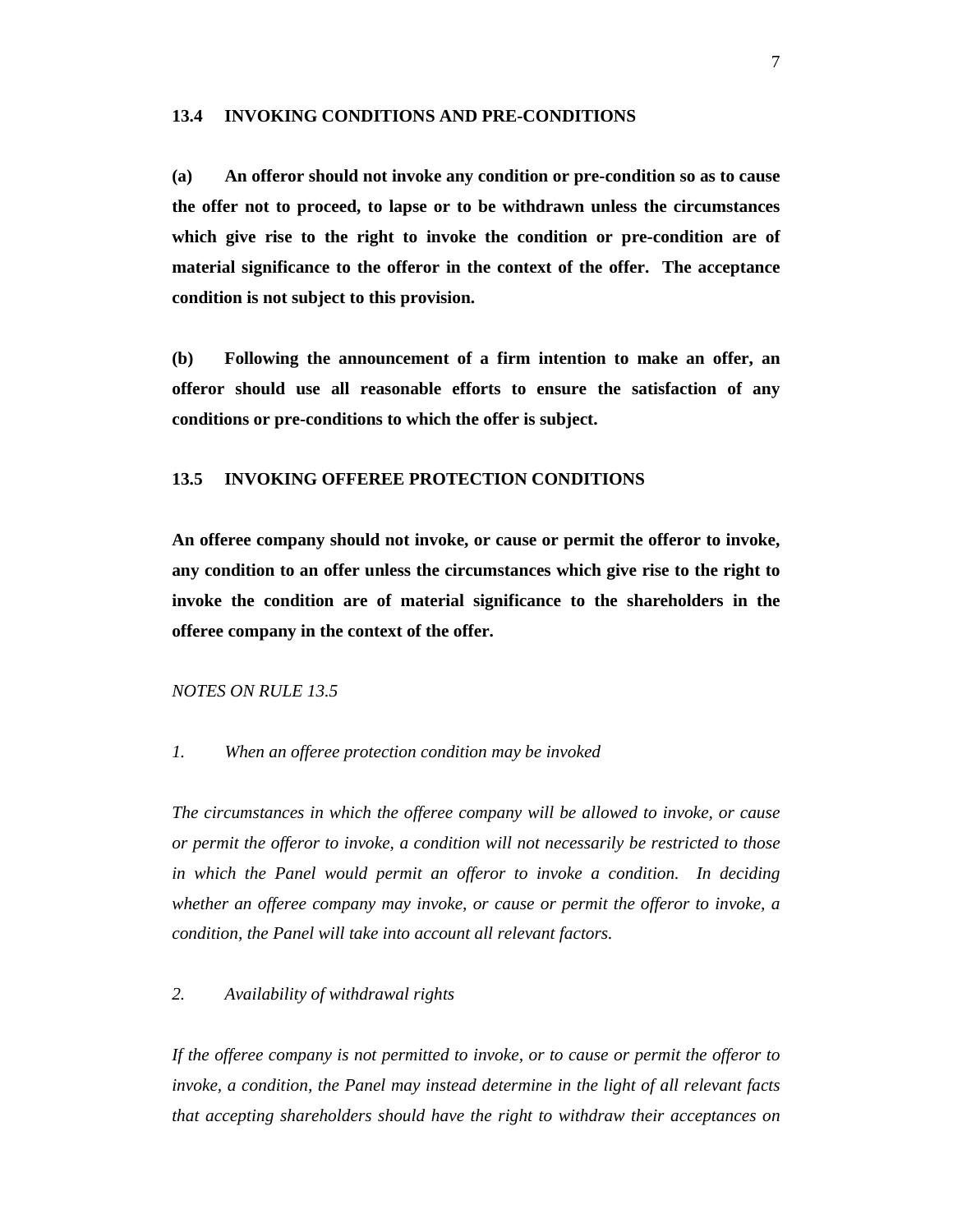*such terms as the Panel considers appropriate and, if so, the effect of this on the Code timetable. The ability of the Panel to require the introduction of withdrawal rights in such circumstances and to amend the Code timetable, and also the fact that the offer may cease to be unconditional as to acceptances as a result of such withdrawal rights being introduced, should be incorporated into the terms of the offer.* 

**Rule 23** 

# **RULE 23. THE GENERAL OBLIGATION AS TO INFORMATION**

----------

…

# *NOTES ON RULE 23*

*…* 

#### *2. Offers conditional on shareholder action*

*When an offer has been announced, which is conditional on action by offeree company shareholders (eg the rejection of a proposed acquisition or disposal), the first major circular sent by the potential offeror to those shareholders must normally include the information which would be required by Rule 24 to be included in that circular if it were an offer document.* 

----------

**Rule 24.6** 

#### **24.6 INCORPORATION OF OBLIGATIONS AND RIGHTS**

**The offer document must incorporate language which appropriately reflects Notes 4-7 on Rule 10 and those parts of Rules 13.4(a), 13.5 (if applicable), 17 and**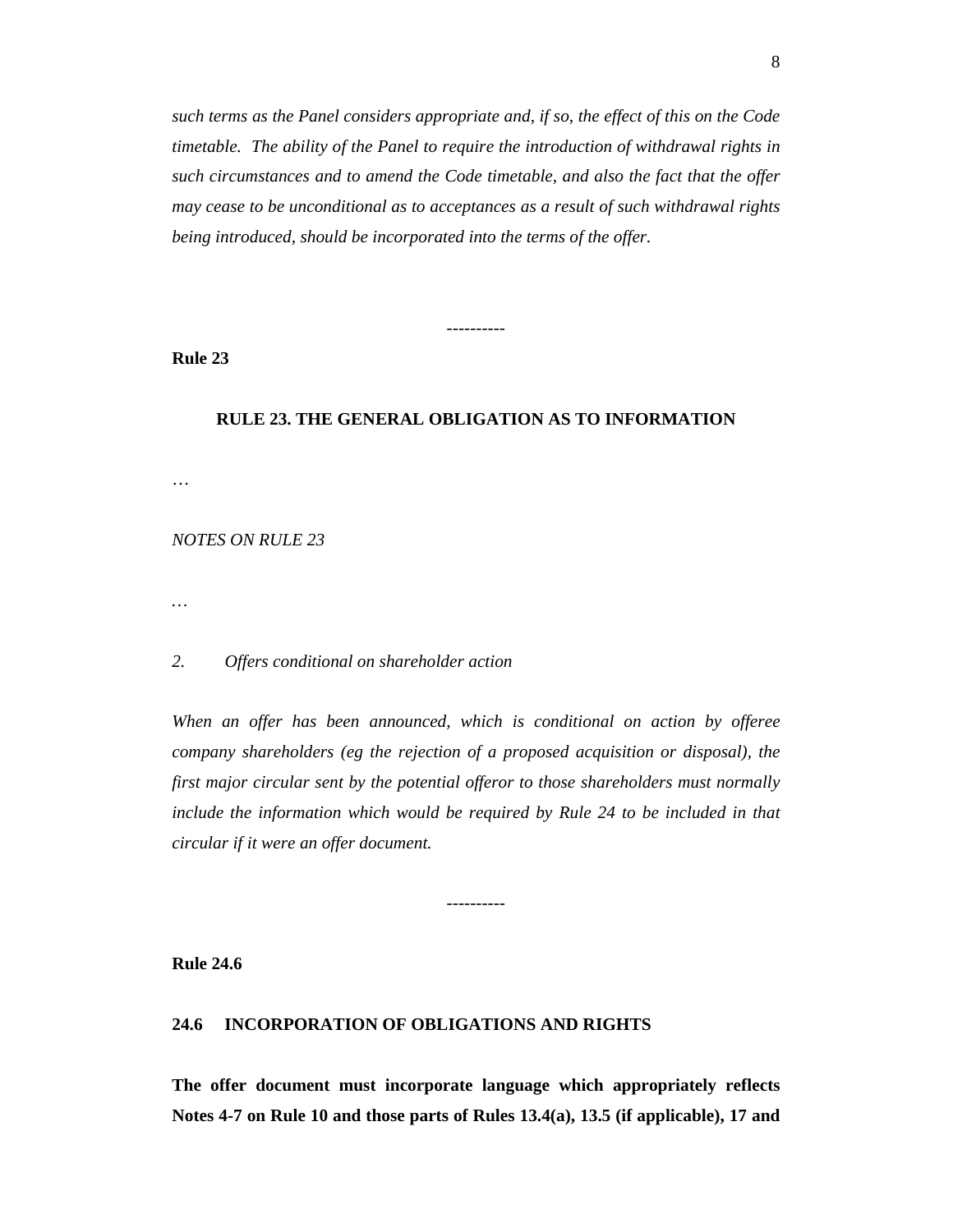**31-34 which impose timing obligations or confer rights or impose restrictions on offerors, offeree companies or shareholders of offeree companies.** 

----------

**Rule 34** 

#### **RULE 34. RIGHT OF WITHDRAWAL**

**An acceptor must be entitled to withdraw his acceptance from the date which is 21 days after the first closing date of the initial offer, if the offer has not by such date become or been declared unconditional as to acceptances. This entitlement to withdraw must be exercisable until the earlier of (a) the time that the offer becomes or is declared unconditional as to acceptances and (b) the final time for lodgement of acceptances which can be taken into account in accordance with Rule 31.6. An acceptor must also be entitled to withdraw his acceptance if so determined by the Panel in accordance with Note 2 on Rule 13.5.** 

----------

**Rule 35.1** 

# **35.1 DELAY OF 12 MONTHS**

**…** 

*NOTE ON RULES 35.1 and 35.2* 

*When dispensations may be granted* 

*(a) …*